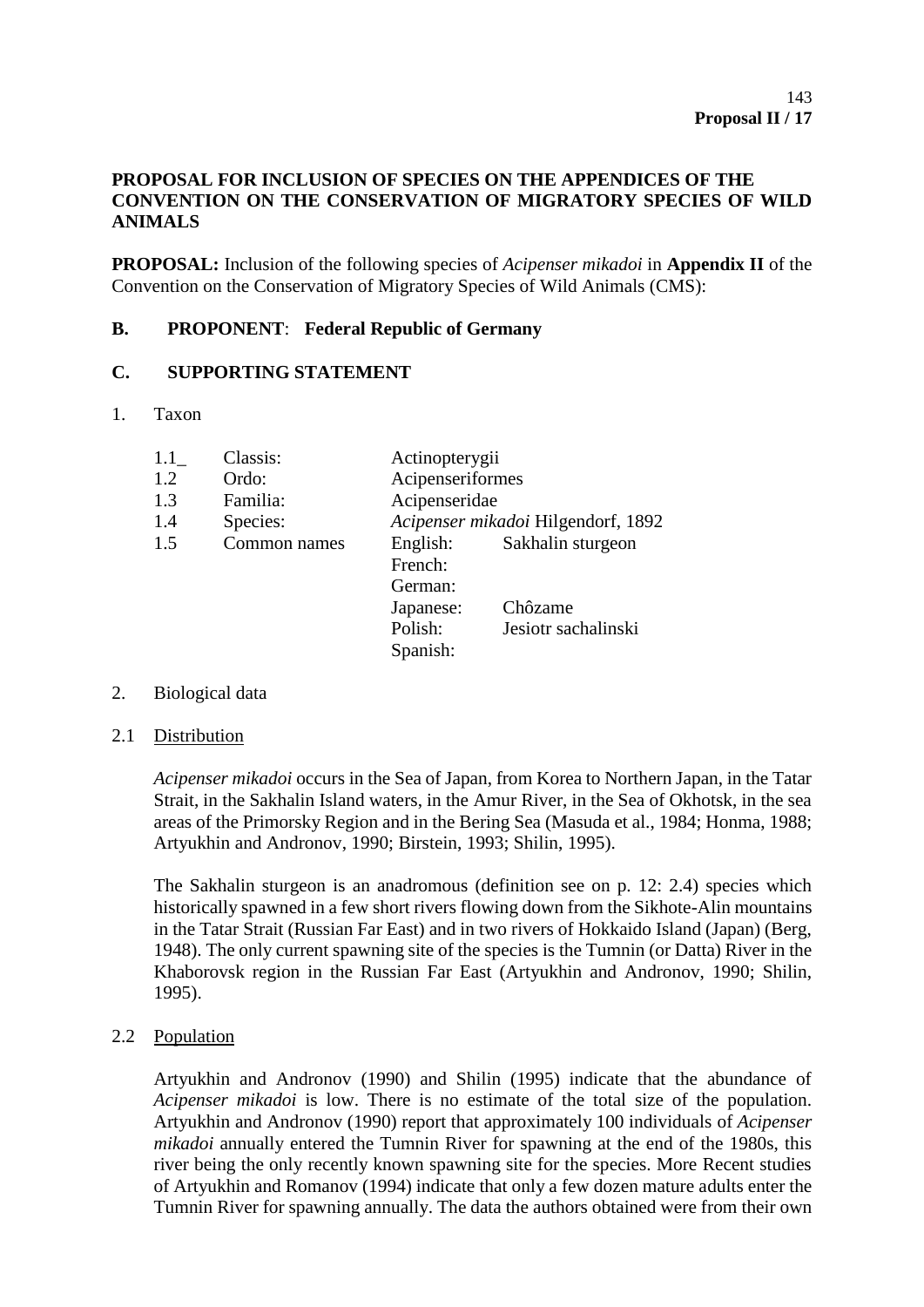experimental catching efforts and from authenticated anonymous records of local fishermen.

## *Acipenser mikadoi* is listed as Endangered by IUCN (1996).

Berg (1948) already reported that the species has always been rare within its distribution range but according to Shilin (1995) the population size decreased during the last thirty years, and today only one spawning population is known from the Tumnin River. The abundance of *Acipenser mikadoi* is constantly decreasing and because of the low reproduction rate, the population cannot rapidly be restored. The only known spawning population is in a precarious situation and is most likely to disappear in 10-15 years without special protective measures. According to Shilin (1995) there is no evidence for an effective natural reproduction since the author failed to catch sturgeon larvae and yearlings during his investigations in 1990 and 1992. On the contrary, Artyukhin and Romanov (1994) report that they have been successful to catch large juveniles in the estuary of the Tumnin River which may testify the fact that reproduction of the Sakhalin sturgeon still occurs up to date. However, there is no recent record of juveniles occurring in the estuary of the Tumnin River.

## 2.3 Habitat

There is only scarce information about the habitat of the Sakhalin sturgeon since biology and ecology of the species have hardly been studied.

The preferred spawning grounds are located in the lower reaches of the river (not above 100 m from the estuary) and the underground consists mainly of pebbles (Shilin, 1995).

Young individuals spend from 3 to 5 years in the river near the estuary and then begin to migrate to the sea.

### 2.4 Migrations

*Acipenser mikadoi* is a typical anadromous sturgeon species which migrates from the sea to larger turbid rivers for spawning. The spawning migration to the Tumnin River has been observed in the month of June, with adults migrating only up to the lower reaches of the river and not being found above 100 km from the estuary.

It is supposed that young individuals spend 3-5 years in the Tumnin river near the estuary and then begin to migrate to the Tatar Strait and moving off the estuary to 150-200 km south- and northwards into the waters of the Russian Federation, Japan and China. If maturity is reached after a longer period in the sea (? about 5-11 years) adult Sakhalin sturgeon will again migrate from the open sea to the river for spawning. Thus, a cyclical migration of the species which includes the passage of national boundaries can be assessed.

#### 3. Threat data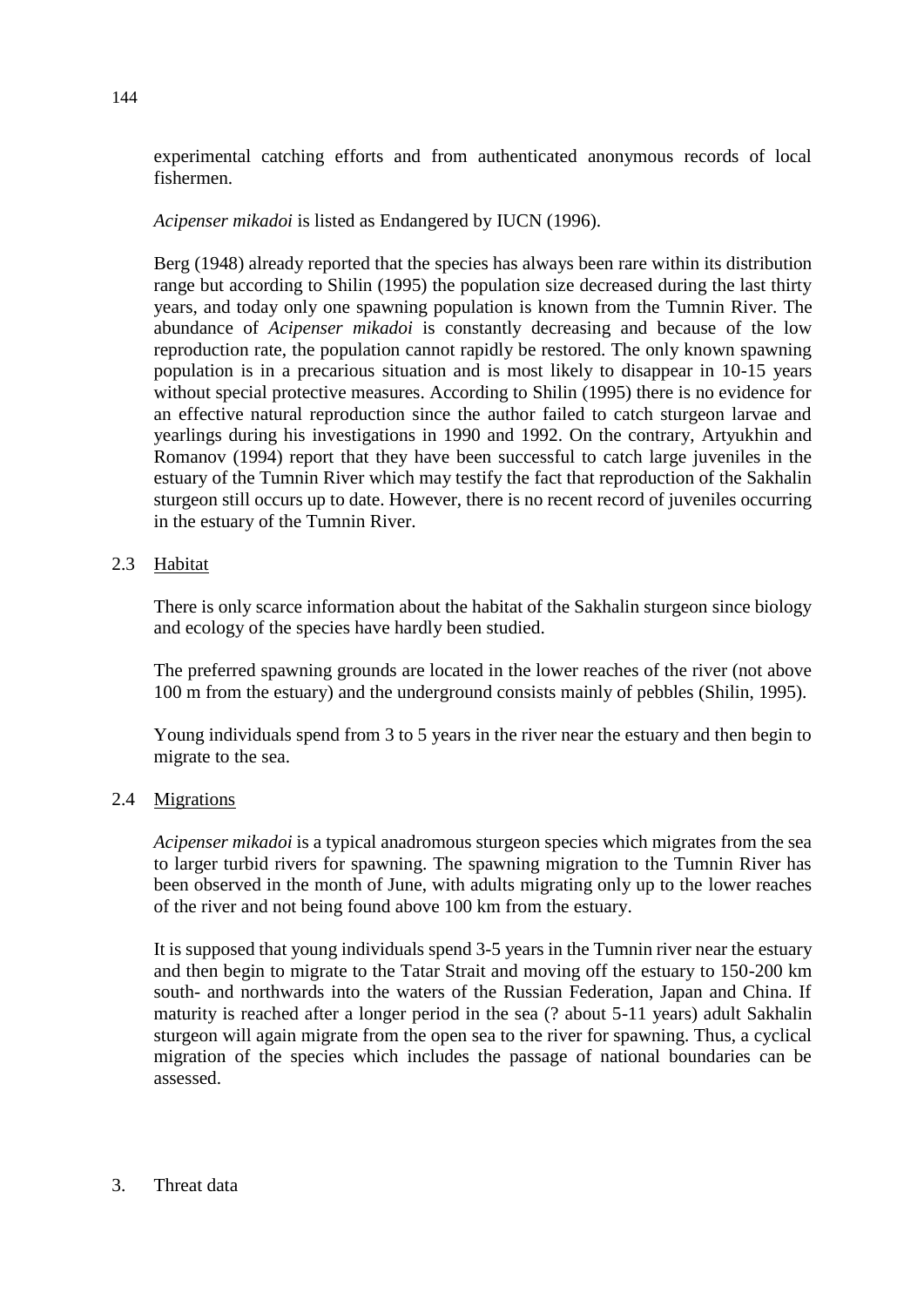### 3.1 Direct threat of the population

According to Artyukhin and Andronov (1990) and Shilin (1995) poaching is one of the main threats to the survival of the species (see 3.5). Since the natural reproduction rate of the Sakhalin sturgeon is already very low and individuals do not spawn every year, the catch of the mature spawners by poachers will destroy the whole population within the near future.

Artyukhin and Andronov (1990) found that a further cause for the low abundance and decrease of the Sakhalin sturgeon populations is the lack of food in estuaries where young fish usually feed. The reason for this lack may be pollution but is not given by the authors. Shilin (1995) reports that the spawning population of the Sakhalin sturgeon is threatened by the pollution of the water through oil products in the lower reaches of the Tumnin River and waste products of gold-mining in the upper reaches of the Tumnin River. However the pollution level and the effect on sturgeons are not described.

Moreover, the Sakhalin sturgeon is threatened by the salmon fishery. Individuals of various ages are known to be the by-catch in gill nets used for salmon fishing at the Tumnin River (Shilin, 1995).

Furthermore, two parasites, *Polypodium* sp. and *Amphilina* sp., have been found in females of *Acipenser mikadoi* (Artyukhin and Romanov, 1994) infecting either the eggs (*Polypodium*) or the entire animal. However, the degree of infection of the population in the wild with both parasites has not been studied.

### 3.2 Habitat destruction

During the last decades, the species lost almost all of its spawning sites in the small rivers that enter the Sea in the Khabarovsk and Primorsky Region and in the Sakhalin Island as well as in the Hokkaido Island (Artyukhin and Andronov, 1990; Shilin, 1995).

The historically known spawning sites of the species were restricted to a few small rivers in Hokkaido Island and to several quite short rivers flowing down from the mountain range of Sikhote-Alin into the Tatar Strait in Russia, including the Tumnin and the Koppi River (Khabarovsk Region), the Viakhtu and the Tym River (Sakhalin Island) and possibly the Partisanskaya (or Suchan) River (Primorsky Region) (Artyukhin and Romanov, 1994). Currently, *Acipenser mikadoi* is only spawning in the Tumnin river in the Khabarovsk Region in Russia, and there are no recent records of the species for the formerly inhabited rivers.

### 3.3 Indirect threat

There is no information about an indirect threat of *Acipenser mikadoi* but the reported high pollution in the only spawning river Tumnin (see 3.1) as well as the infection of the fish eggs by two parasites (see 3.1) certainly have an influence on the natural reproduction which will be further reduced.

### 3.4 Threat connected especially with migrations

During its spawning migration to the river *Acipenser mikadoi* is threatened by poachers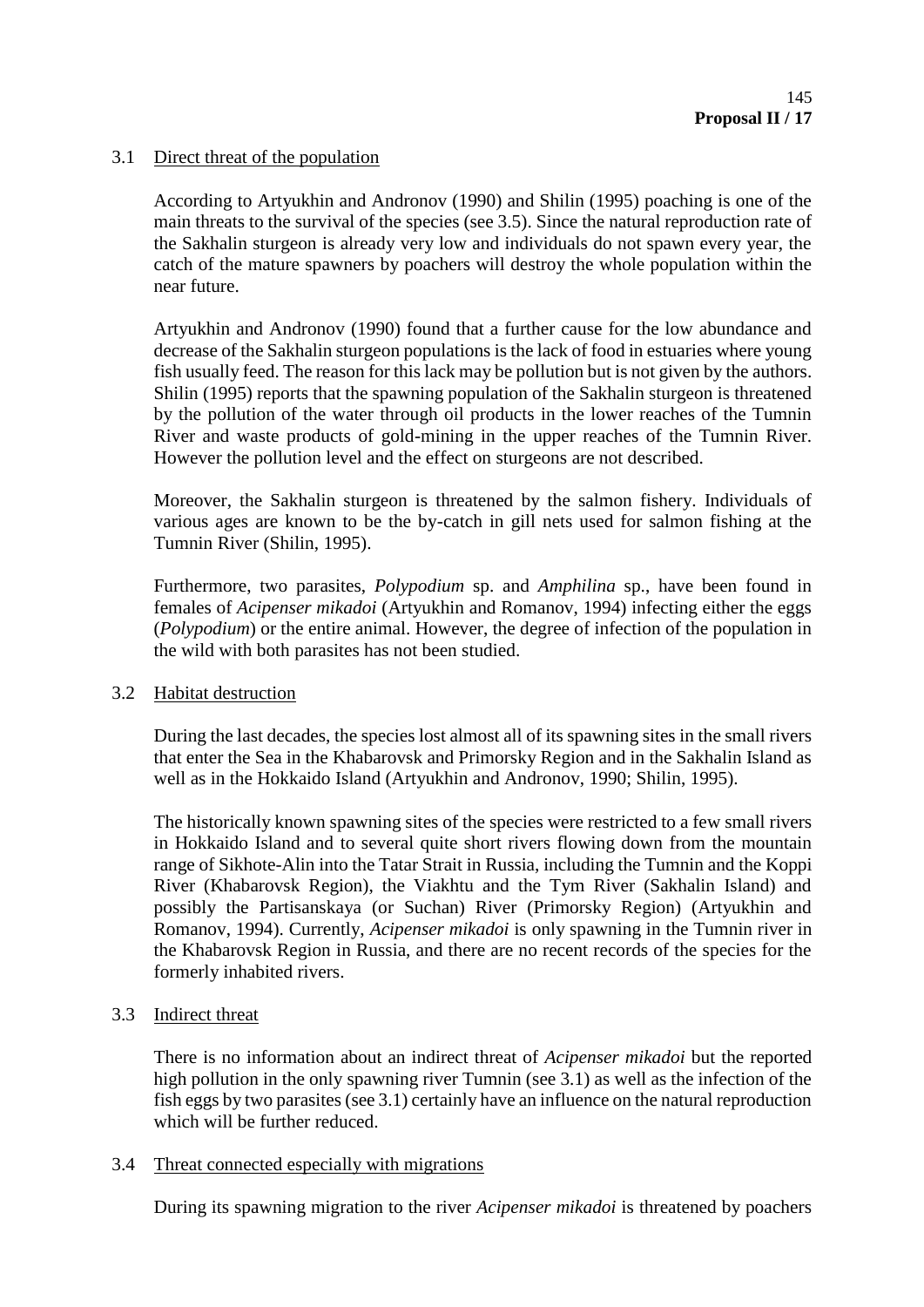#### **Proposal II / 17** 146

who could easily take the ascending fish (see 3.1 and 3.5). The survival of the whole population of the species is strongly dependant on the success of the spawning migration of the mature individuals and the subsequent spawning success. Thus, the Sakhalin sturgeon is extremely vulnerable to poaching and the natural reproduction rate which is already very low for the species is further declining.

During the life period in the sea *Acipenser medirostris* is known to undertake longdistance migrations and evidently crosses the national boundaries of all range states. Since the fish are cyclically migrating from the open sea to the river, they obviously pass these national boundaries cyclically. It is not clear whether the Sakhalin sturgeon is caught (probably also as by-catch) in the open sea by any of the range state's fishery. The species would certainly benefit from a protection of the immature and young individuals living in the open sea.

### 3.5 National and international utilization

*Acipenser mikadoi* has been caught in the rivers where it ascended to spawn, mainly in Russia, but since 1983 it is listed in the Red Data Book of the Russian Federation, which comprises a complete ban on fishery.

The fish has been caught mainly for its meat. There is virtually no information on the production and quality of caviar produced from the roe of *Acipenser mikadoi*. The fish has only been caught for national utilization and there are no data indicating an international trade with *Acipenser mikadoi* and its derivatives.

In the past, 0.6-0.7 metric tons of Sakhalin sturgeon were caught annually (Berg et al., 1949). Besides this record from the early 1940s, there is no detailed information neither on the harvest and the used parts of the fish nor on the catch statistics.

Moreover, no data on the Open Sea fishery and on the fishery in Japan and adjacent waters, are available. Krykhtin and Svirskii (1996) report that more than 50 specimens of the Sakhalin sturgeon are captured annually near the river mouth or in the lower flow of the rivers flowing in the Sea of Okhotsk and Sea of Japan, including 5 to 10 individuals caught in the estuary of the Amur River.

Despite the ban on the fishery for *Acipenser mikadoi* Shilin (1995) indicates that poaching increased drastically at the Tumnin River in the beginning 1990s and that almost all mature fish (up to 100 specimens) that ascended the river for spawning has been caught by illegal fishermen.

Artyukhin and Andronov (1990), Pavlov et al. (1994) and Shilin (1995) state that the increase of the illegal fishery during the last years is due to a very rapid rise of domestic prices, the lack of this product in internal trade and cut down in financial and material support of fishing inspectors. Bearing in mind that only an estimated few dozen to one hundred specimens of *Acipenser mikadoi* ascend the Tumnin River (Artyukhin and Romanov, 1994), it seems likely that the fish will be extinct within the next couple of years if poaching is not completely stopped.

# **4. Protection status and needs**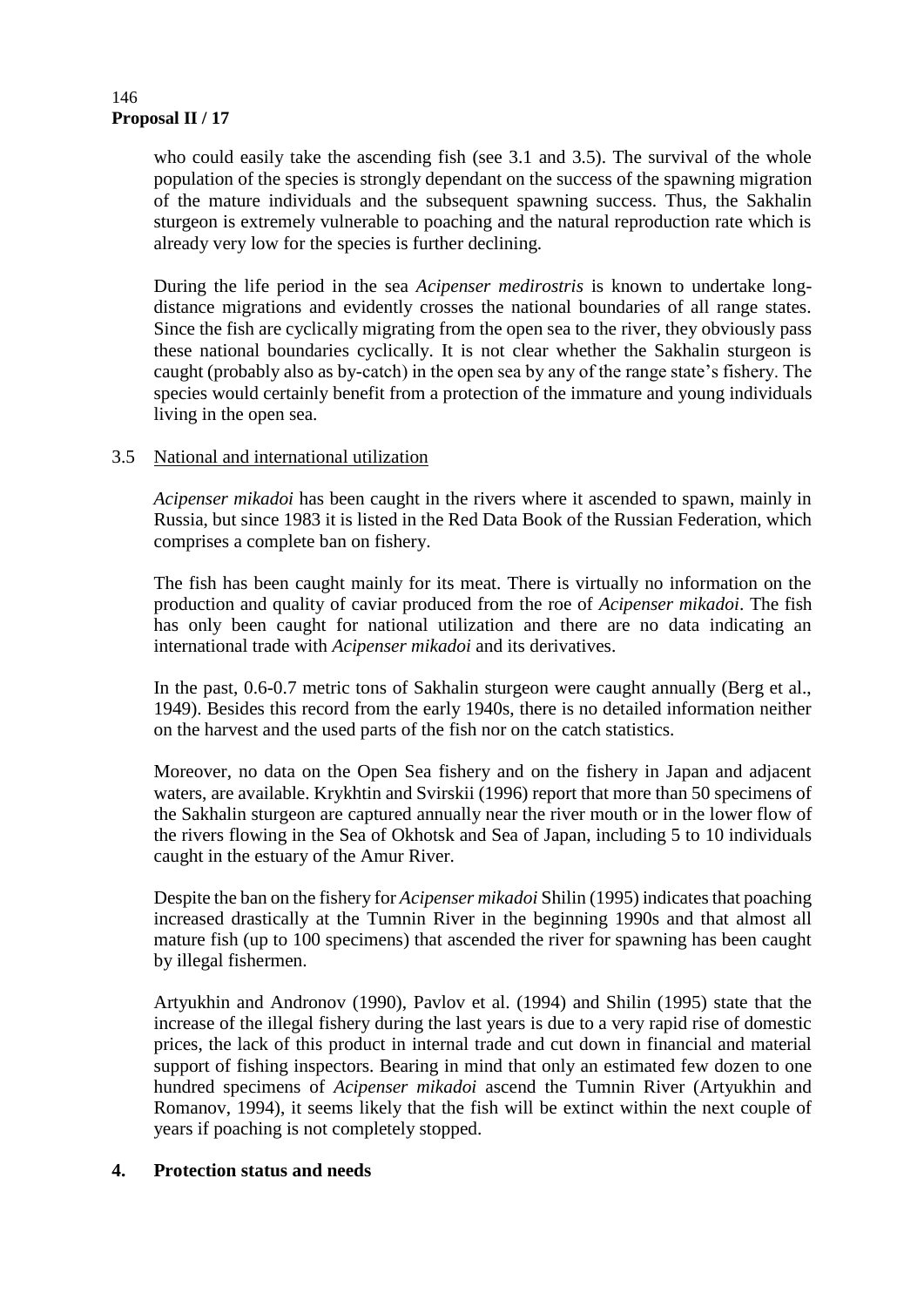### 4.1 National protection status

*Acipenser mikadoi* is listed as Endangered species in the Red Data Book of the Russian Federation (1983). This implements a total protection of the species and a complete ban on fishery.

However, Shilin (1995) points out that formally, the control of poachers is carried out continuously at the Tumnin River (Khabarovsk Region, Russia) and is conducted by fish inspectors aiming at protection of the entire fish fauna but the efficiency of this control is not sufficient, because poaching is still the main factor for a decrease of the populations of *Acipenser mikadoi*.

## 4.2 International protection status

*Acipenser mikadoi* is listed in Appendix II of the Convention on International Trade in Endangered Species of Wild Fauna and Flora (CITES).

4.3 Additional protection needs

A programme for the conservation of *Acipenser mikadoi* in the Russian Far East (Shilin, 1995) has been elaborated by the Department of Protection and Rational Use of Animals (Russian Federal Research Institute of Nature Conservation and Reserves) aiming at a long-term monitoring programme in order to determine the population dynamics, the spawning grounds and the natural reproduction.

One of the main management measures of this programme is the artificial propagation and reintroduction of the species. Concerning the broodstock in captivity Artyukhin and Romanov (1996) report that a total of ten specimens (hatched in 1987) exists at the hatchery "Osetr" in Konakovo near Moscow and a total of about eighty juvenile individuals (from developed eggs from Tumnin River delivered in 1991) is held at the Okhotsk hatchery in Sakhalin Island.

Shilin (1995) suggests that the artificial propagation may probably annually support the replenishment of the Sakhalin sturgeon population in the Tumnin River by some tens of thousands of fry which may prevent the extinction of this population, and will make it possible to initiate the restoration of the species in some other rivers where it occurred in the past. So far, no data about the annual production of Sakhalin sturgeon fry in the above mentioned hatcheries as well as about the success of the captive breeding programme is available. But like it is the case for many other sturgeons, artificial propagation is probably the last chance for the survival of *Acipenser mikadoi*.

# **5. Range States**

The range states of *Acipenser mikadoi* are

the Russian Federation

- China (?) and
- probably Japan, since there are few records of the species occurring in Japanese waters.

According to FAO-data the major fishing countries in the Northwest Pacific (reporting over 100,000 metric tons in 1996) and thus potential Range States are the countries bordering the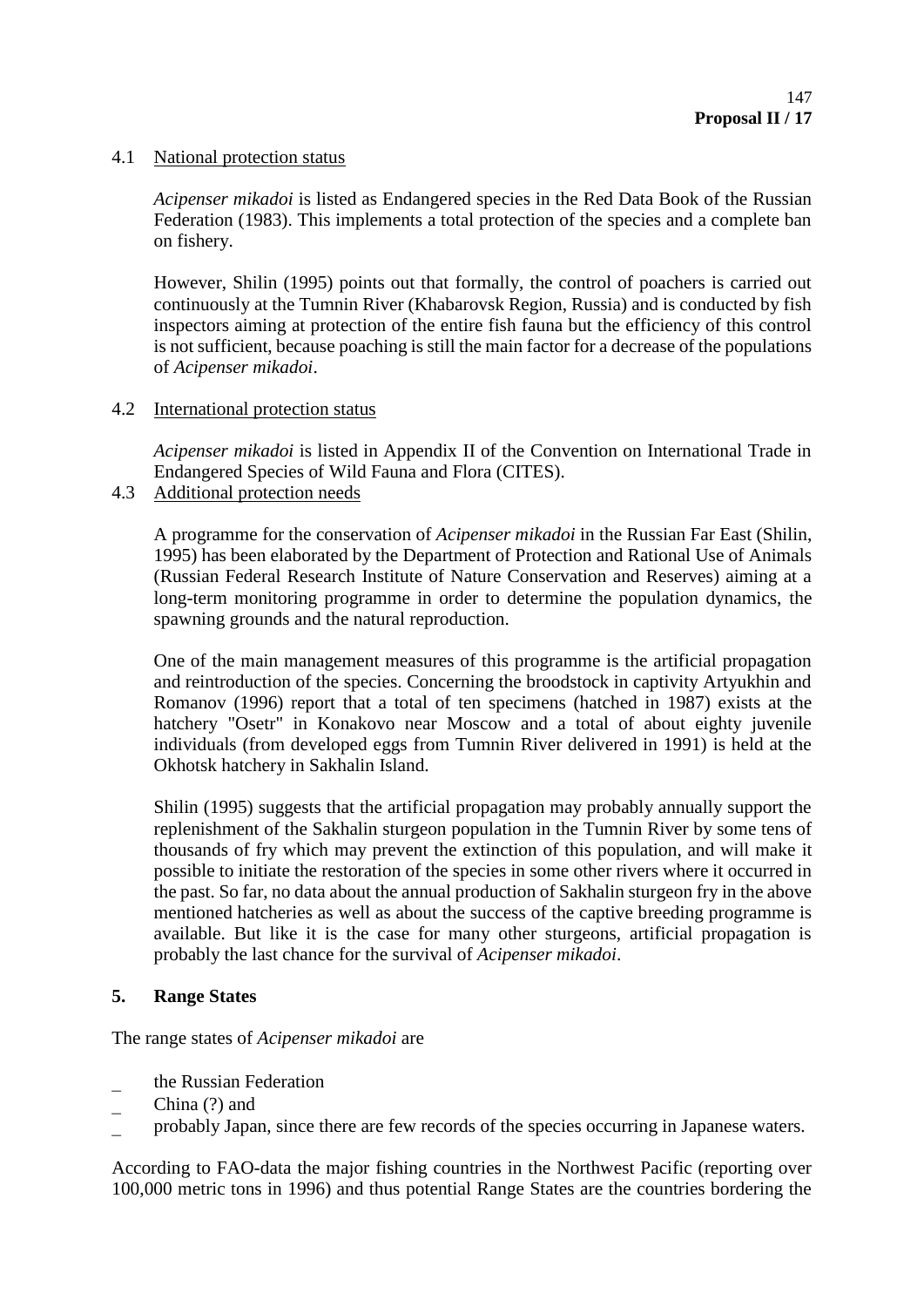#### **Proposal II / 17** 148

area, e.g. China incl. the Province of Taiwan, Hongkong, Japan, the Russian Federation, North and South Korean Republics, as well as Poland as only country not bordering the area.

## **6. Comments from Range States**

The Range states of the species have been provided with a copy of a draft proposal (Inclusion of 18 species of Acipenseriformes in Appendix II of CMS) and were asked for their comments. The appreciated scientific comments and corrections are integrated in the text. The position of each Range state on the proposal are as follows:

- **China** states that it is not a Party to CMS and has therefore difficulties in making any comments on the proposal.
- **Japan** gives no comments on the proposal because it is not a Party to CMS and no sturgeons live within the Japanese territory.
- The **Russian Federation** wishes to discuss its comments on the proposal with Germany in a German-Russian working group "Nature Conservation and Biodiversity" in Munich, Germany, in September 1999.

## **7. Additional Remarks**

The Sakhalin sturgeon, *Acipenser mikadoi*, was considered for a long time to be the same species as the American Green sturgeon, *Acipenser medirostris* (Scott and Crossman, 1973; Houston 1988). Other authors regarded the Asiatic form as a distinct subspecies, *Acipenser medirostris mikadoi* (Lindberg and Legeza, 1965; Shilin, 1995). Recent investigation of the DNA content of both forms show that the genome size of the Asian and American form differ considerably (Birstein et al, 1993; Blacklidge and Bidwell, 1993). Birstein (1993a and 1993c) concluded that these two forms should be regarded as different species (see discussion in Birstein and Bemis, 1997).

# **8. References**

- Artyukhin, E.N. and A.E. Andronov. 1990. A Morphological Study of the Green Sturgeon *Acipenser medirostris* (Chondostei, Acipenseridae) from the Tumnin (Datta) River and Some Aspects of the Ecology and Zoogeography of Acipenseridae. Journal of Ichthyology 30 (7): 11-21.
- Artyukhin, E.N. and A.G. Romanov. 1994. Artificial Breeding of the Endangered Species *Acipenser medirostris mikadoi* in the Field. Proceedings of the International Conference on Sturgeon Biodiversity and Conservation, New York 1994.
- Berg, L.S. 1948. [The Freshwater Fishes of the USSR and Adjacent Countries.]. Moscow and Leningrad, Nauka Publication, Vol. I, pp. 57-109. (Engl. translation published by National Science Foundation, Washington D.C., 1962).
- Berg, L. S., A. S. Bogdanov, N. I. Kozhin, and T. S. Rass. (eds.) 1949. Fishes Harvested in the USSR. Pishchepromizdat, Moscow. 787 pp. (in Russian).
- Birstein, V.J. 1993a. Sturgeons and Paddlefishes: Threatened Fishes in Need of Conservation. Conservation Biology 7 (4):773-787.
- Birstein, V.J. 1993b. Draft Application to CITES: Order Acipenseriformes. Unpublished.
- Birstein, V.J. 1993c. Is *Acipenser medirostris* one or two species? The Sturgeon Quarterly, Vol. 1,No. 2: 8.
- Birstein, V. J., and W. E. Bemis. 1997. How many species are there within the genus *Acipenser*? In: V. Birstein, J. R. Waldman, and W. E. Bemis (eds.). Sturgeon Biodiversity